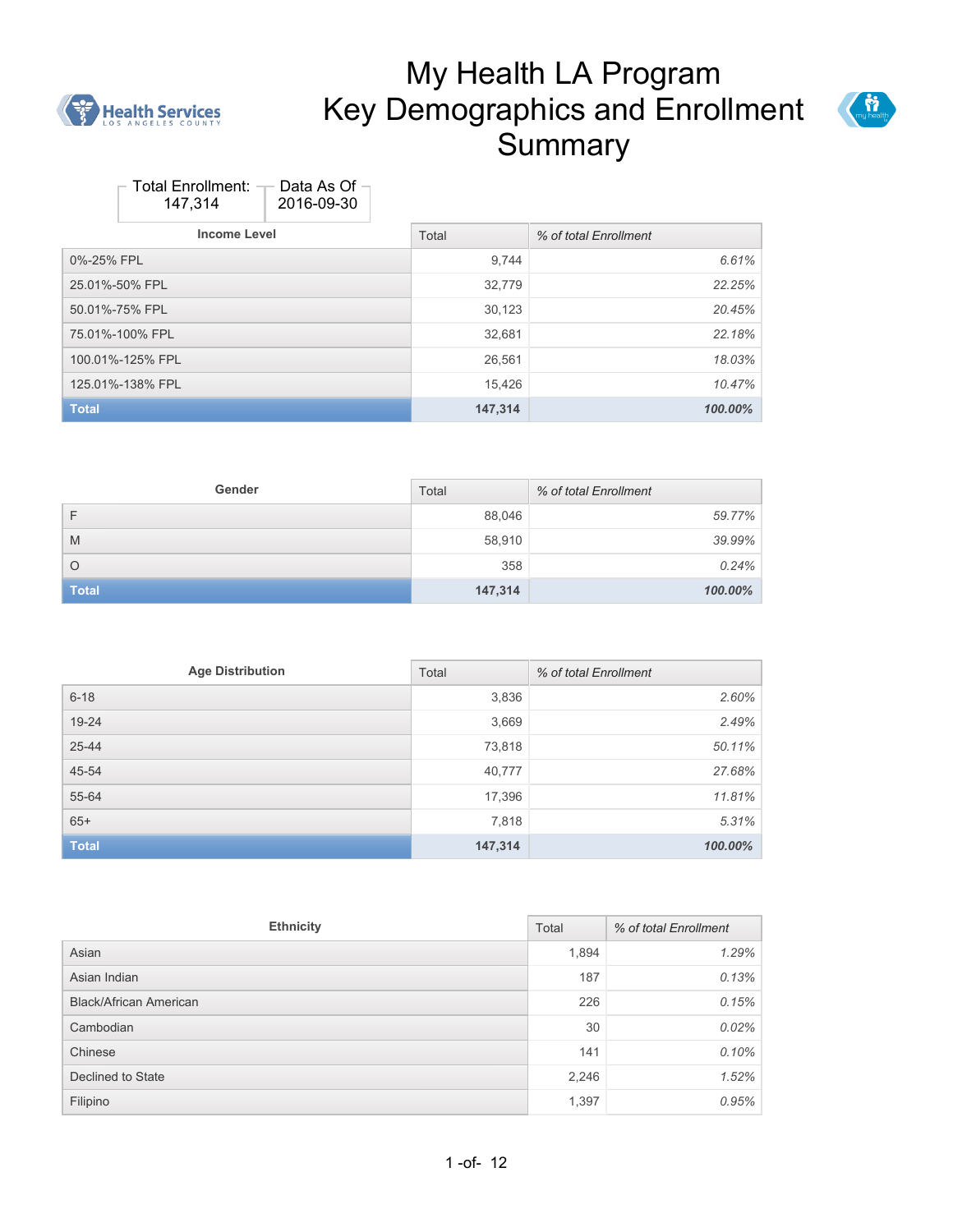



| <b>Ethnicity</b>                                                                                                                                                                                                                                                                                                                                                                                                                                                                                                                                                                                                                                                                                                                | Total   | % of total Enrollment |
|---------------------------------------------------------------------------------------------------------------------------------------------------------------------------------------------------------------------------------------------------------------------------------------------------------------------------------------------------------------------------------------------------------------------------------------------------------------------------------------------------------------------------------------------------------------------------------------------------------------------------------------------------------------------------------------------------------------------------------|---------|-----------------------|
| Hispanic                                                                                                                                                                                                                                                                                                                                                                                                                                                                                                                                                                                                                                                                                                                        | 139,143 | 94.45%                |
| Japanese                                                                                                                                                                                                                                                                                                                                                                                                                                                                                                                                                                                                                                                                                                                        | 10      | 0.01%                 |
| Korean                                                                                                                                                                                                                                                                                                                                                                                                                                                                                                                                                                                                                                                                                                                          | 251     | 0.17%                 |
| Native American Indian                                                                                                                                                                                                                                                                                                                                                                                                                                                                                                                                                                                                                                                                                                          | 1       | $0.00\%$              |
| Other or Mixed Race                                                                                                                                                                                                                                                                                                                                                                                                                                                                                                                                                                                                                                                                                                             | 336     | 0.23%                 |
| Pacific Islander/ Native Hawaiian                                                                                                                                                                                                                                                                                                                                                                                                                                                                                                                                                                                                                                                                                               | 36      | 0.02%                 |
| Vietnamese                                                                                                                                                                                                                                                                                                                                                                                                                                                                                                                                                                                                                                                                                                                      | 6       | $0.00\%$              |
| White                                                                                                                                                                                                                                                                                                                                                                                                                                                                                                                                                                                                                                                                                                                           | 1,410   | 0.96%                 |
| <b>Total</b>                                                                                                                                                                                                                                                                                                                                                                                                                                                                                                                                                                                                                                                                                                                    | 147,314 | 100.00%               |
| MHLA asks applicants if they are Hispanic or Latino and an applicant can respond<br>yes or no. In addition, applicants are asked to provide their racial identity. If an<br>applicant indicates that they are Hispanic or Latino then it is noted above in the<br>"Hispanic" category. This will include all individuals who indicated Hispanic or<br>Latino and who also provided another their racial identity (e.g., African-American<br>or White). For any MHLA applicant who stated that they were not Hispanic or<br>Latino, and provided their racial identity, this information is noted above in the<br>appropriate ethnic category. Note that MHLA applicants can decline to provide<br>their ethnic/racial identity. |         |                       |

| Language Spoken    | Total          | % of total Enrollment |
|--------------------|----------------|-----------------------|
| Albanian           | 27             | 0.02%                 |
| Amharic            | 8              | 0.01%                 |
| Arabic             | 30             | 0.02%                 |
| Armenian           | 200            | 0.14%                 |
| Bengali            | 99             | 0.07%                 |
| Cambodian          | 39             | 0.03%                 |
| Cantonese          | 52             | 0.04%                 |
| Chinese            | 140            | 0.10%                 |
| Creole             | 1              | $0.00\%$              |
| English            | 9,753          | 6.62%                 |
| Ethiopian          | $\mathbf{1}$   | 0.00%                 |
| Farsi              | 15             | 0.01%                 |
| Filipino (Ilocano) | $\overline{7}$ | 0.00%                 |
| Filipino (Tagalog) | 109            | 0.07%                 |
| French             | 5              | $0.00\%$              |
| German             | $\mathbf{1}$   | $0.00\%$              |
| Hebrew             | 6              | 0.00%                 |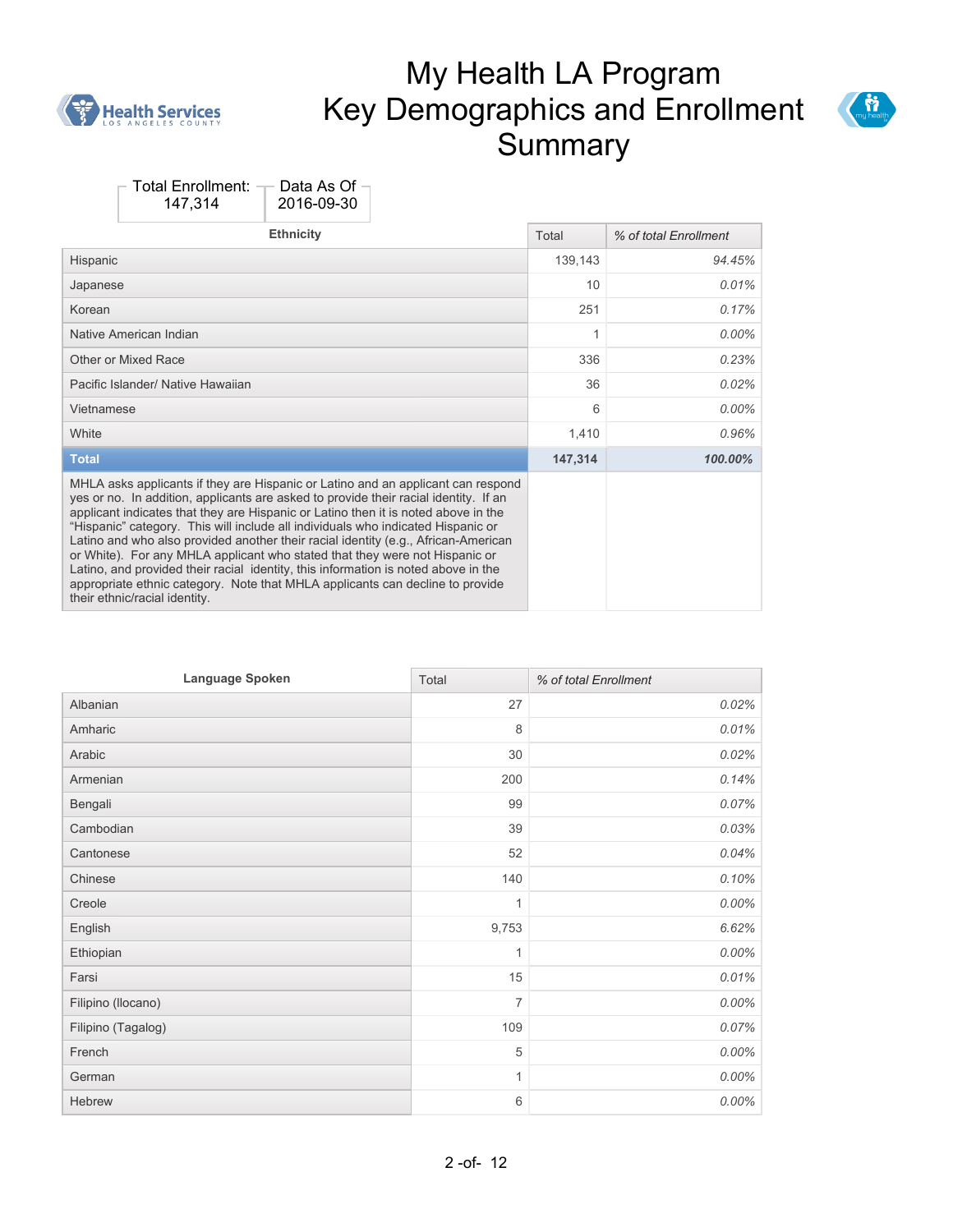



| Total Enrollment: $\neg$<br>147,314 | Data As Of<br>2016-09-30 |                           |                       |
|-------------------------------------|--------------------------|---------------------------|-----------------------|
| Language Spoken                     |                          | Total                     | % of total Enrollment |
| Hindi                               |                          | $\,8\,$                   | 0.01%                 |
| Hungarian                           |                          | $\overline{7}$            | $0.00\%$              |
| Italian                             |                          | $\mathbf{1}$              | 0.00%                 |
| Japanese                            |                          | 10                        | 0.01%                 |
| Khmer                               |                          | $\overline{9}$            | 0.01%                 |
| Korean                              |                          | 541                       | 0.37%                 |
| Laotian                             |                          | 5                         | 0.00%                 |
| Mandarin                            |                          | 135                       | 0.09%                 |
| Other                               |                          | 49                        | 0.03%                 |
| Portuguese                          |                          | 31                        | 0.02%                 |
| Punjabi                             |                          | $\overline{2}$            | 0.00%                 |
| Russian                             |                          | 32                        | 0.02%                 |
| Samoan                              |                          | 30                        | 0.02%                 |
| Sign Lang                           |                          | $\mathbf{1}$              | 0.00%                 |
| Spanish                             |                          | 135,297                   | 91.84%                |
| Thai                                |                          | 650                       | 0.44%                 |
| Tongan                              |                          | $\overline{2}$            | 0.00%                 |
| Triqui                              |                          | 1                         | 0.00%                 |
| Turkish                             |                          | $\mathbf{1}$              | $0.00\%$              |
| Unable to Determine                 |                          | $\sqrt{5}$                | 0.00%                 |
| Urudu                               |                          | 1                         | $0.00\%$              |
| Vietnamese                          |                          | $\ensuremath{\mathsf{3}}$ | 0.00%                 |
| <b>Total</b>                        |                          | 147,314                   | 100.00%               |

| <b>SPA</b>          | Total  | % of total Enrollment |
|---------------------|--------|-----------------------|
| 1                   | 2,344  | 1.59%                 |
| 2                   | 27,408 | 18.61%                |
| 3                   | 13,489 | 9.16%                 |
| $\overline{4}$      | 26,516 | 18.00%                |
| 5                   | 3,559  | 2.42%                 |
| 6                   | 31,905 | 21.66%                |
| $\overline{7}$      | 19,186 | 13.02%                |
| 8                   | 15,510 | 10.53%                |
| Unable to Determine | 7,397  | 5.02%                 |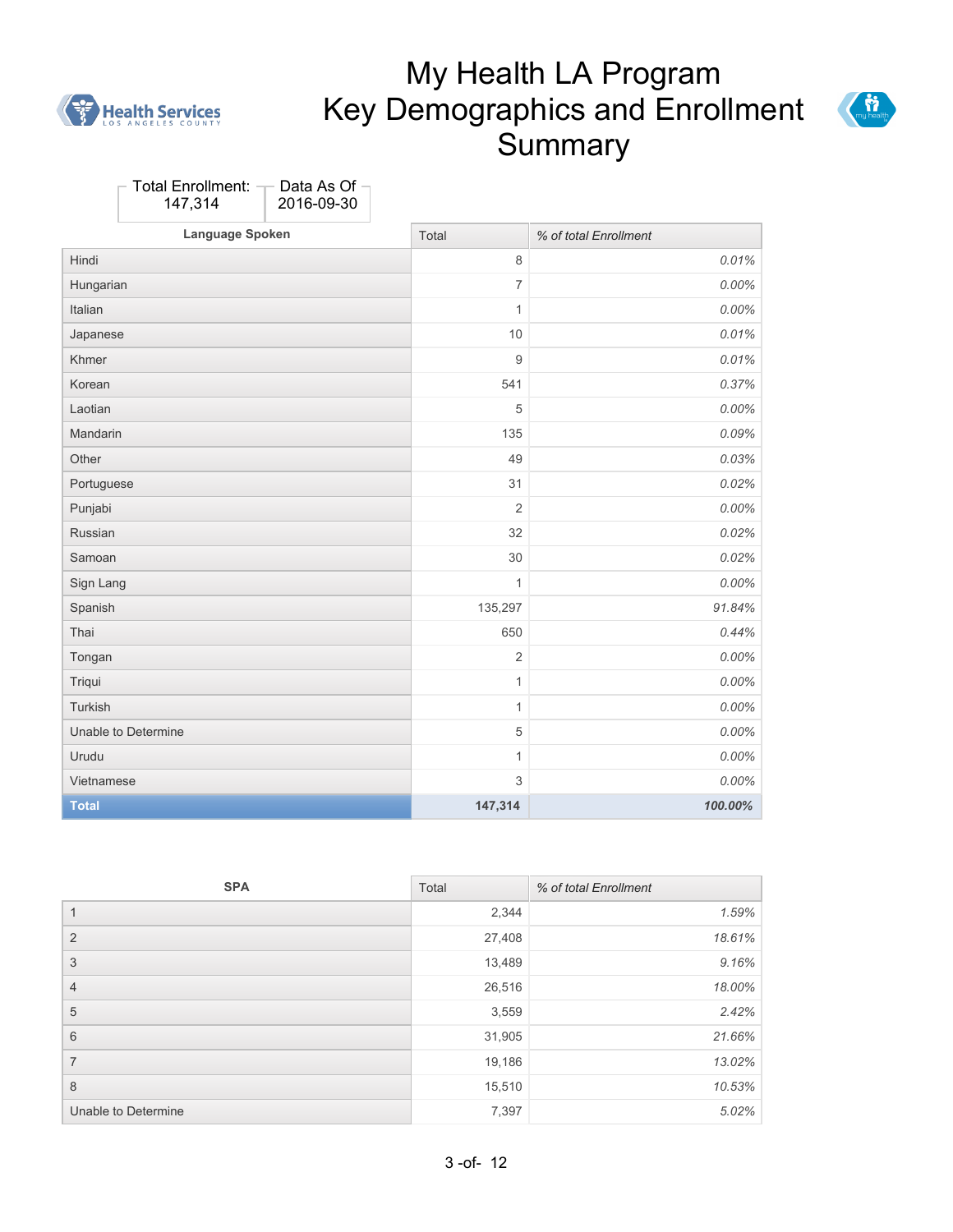



|              | Total Enrollment: - Data As Of -<br>147.314 | 2016-09-30 |         |                       |         |
|--------------|---------------------------------------------|------------|---------|-----------------------|---------|
|              | <b>SPA</b>                                  |            | Total   | % of total Enrollment |         |
| <b>Total</b> |                                             |            | 147.314 |                       | 100.00% |

| <b>Supervisor District</b> | Total   | % of total Enrollment |
|----------------------------|---------|-----------------------|
|                            | 38,097  | 25.86%                |
| $\overline{2}$             | 48,993  | 33.26%                |
| 3                          | 26,443  | 17.95%                |
| $\overline{4}$             | 15,429  | 10.47%                |
| 5                          | 10,955  | 7.44%                 |
| Unable to Determine        | 7,397   | 5.02%                 |
| <b>Total</b>               | 147,314 | 100.00%               |

| <b>Housing Status</b> | Total   | % of total Enrollment |
|-----------------------|---------|-----------------------|
| <b>Homeless</b>       | 811     | 0.55%                 |
| Housed                | 146.503 | 99.45%                |
| <b>Total</b>          | 147,314 | 100.00%               |

| <b>Medical Home</b>                   |                                                      | Total | % of total<br>Enrollment |
|---------------------------------------|------------------------------------------------------|-------|--------------------------|
| ALL FOR HEALTH, HEALTH FOR ALL, INC.  | AFH-519                                              | 504   | 0.34%                    |
|                                       | AFH-BURBANK                                          | 32    | 0.02%                    |
|                                       | AFH-CENTRAL                                          | 97    | 0.07%                    |
|                                       | AFH-PACIFIC                                          | 10    | 0.01%                    |
|                                       | AFH-PEDIATRICS                                       | 15    | 0.01%                    |
|                                       | AFH-SUNLAND                                          | 23    | 0.02%                    |
|                                       | <b>Summary</b>                                       | 681   | 0.46%                    |
| ALL INCLUSIVE COMMUNITY HEALTH CENTER | ALL-INCLUSIVE COMMUNITY HEALTH<br><b>CENTER</b>      | 226   | 0.15%                    |
|                                       | ALL-INCLUSIVE COMMUNITY HEALTH-<br><b>EAGLE ROCK</b> | 1     | $0.00\%$                 |
|                                       | <b>Summary</b>                                       | 227   | 0.15%                    |
| ALTAMED HEALTH SERVICES CORPORATION   | ALTAMED-BELL                                         | 394   | 0.27%                    |
|                                       | ALTAMED-COMMERCE                                     | 1,605 | 1.09%                    |
|                                       | ALTAMED-EL MONTE                                     | 711   | 0.48%                    |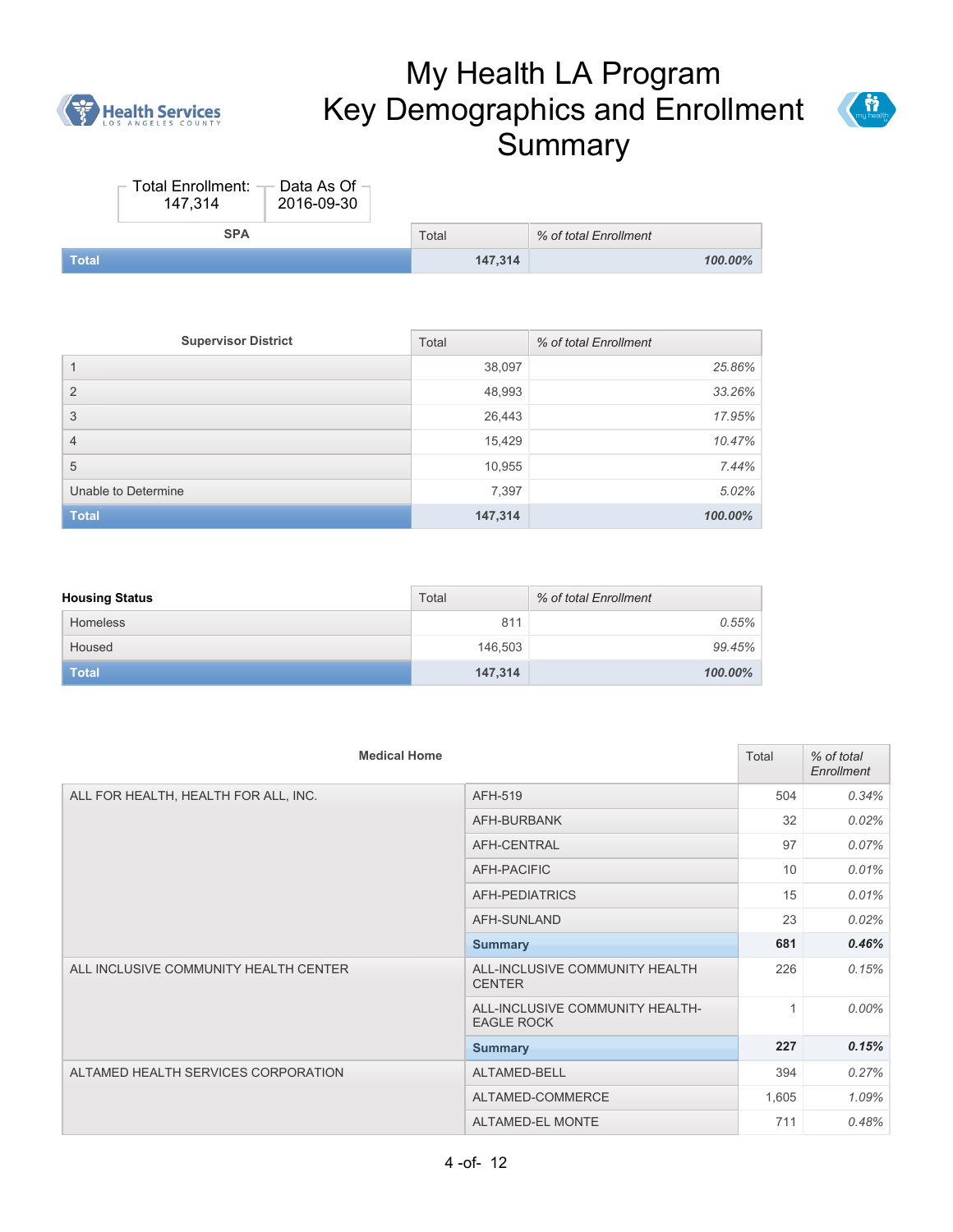



| <b>Medical Home</b>                     |                                                        | Total | % of total<br>Enrollment |
|-----------------------------------------|--------------------------------------------------------|-------|--------------------------|
| ALTAMED HEALTH SERVICES CORPORATION     | ALTAMED-FIRST STREET                                   | 841   | 0.57%                    |
|                                         | ALTAMED-HOLLYWOOD PRESBYTERIAN                         | 196   | 0.13%                    |
|                                         | ALTAMED-HUNTINGTON PARK                                | 8     | 0.01%                    |
|                                         | ALTAMED-MONTEBELLO                                     | 99    | $0.07\%$                 |
|                                         | ALTAMED-PICO RIVERA PASSONS                            | 14    | $0.01\%$                 |
|                                         | ALTAMED-PICO RIVERA SLAUSON                            | 869   | 0.59%                    |
|                                         | ALTAMED-WEST COVINA                                    | 447   | $0.30\%$                 |
|                                         | ALTAMED-WHITTIER                                       | 1,525 | 1.04%                    |
|                                         | <b>Summary</b>                                         | 6,709 | 4.55%                    |
| ANTELOPE VALLEY COMMUNITY CLINIC        | AVCC-HEALTH AND WELLNESS                               | 558   | 0.38%                    |
|                                         | AVCC-PALMDALE                                          | 620   | 0.42%                    |
|                                         | <b>Summary</b>                                         | 1,178 | 0.80%                    |
| APLA HEALTH AND WELLNESS                | <b>APLAHW-BALDWIN HILLS</b>                            | 191   | 0.13%                    |
|                                         | <b>Summary</b>                                         | 191   | 0.13%                    |
| ARROYO VISTA FAMILY HEALTH FOUNDATION   | ARROYO VISTA-EL SERENO HUNTINGTON<br><b>DRIVE</b>      | 216   | 0.15%                    |
|                                         | ARROYO VISTA-EL SERENO VALLEY                          | 274   | 0.19%                    |
|                                         | ARROYO VISTA-HIGHLAND PARK                             | 1,648 | 1.12%                    |
|                                         | ARROYO VISTA-LINCOLN HEIGHTS                           | 1,478 | 1.00%                    |
|                                         | ARROYO VISTA-LOMA DRIVE                                | 578   | 0.39%                    |
|                                         | <b>Summary</b>                                         | 4,194 | 2.85%                    |
| ASIAN PACIFIC HEALTH CARE VENTURE, INC. | ASIAN PACIFIC HEALTH CARE-BELMONT<br><b>HC</b>         | 501   | 0.34%                    |
|                                         | ASIAN PACIFIC HEALTH CARE-EL MONTE<br>ROSEMEAD HC      | 293   | $0.20\%$                 |
|                                         | ASIAN PACIFIC HEALTH CARE-JOHN<br>MARSHALL HIGH SCHOOL | 18    | 0.01%                    |
|                                         | ASIAN PACIFIC HEALTH CARE-LOS FELIZ<br>HС              | 1,838 | 1.25%                    |
|                                         | <b>Summary</b>                                         | 2,650 | 1.80%                    |
| BARTZ-ALTADONNA COMMUNITY HEALTH CENTER | BARTZ-ALTADONNA COMMUNITY HEALTH<br><b>CENTER</b>      | 348   | 0.24%                    |
|                                         | <b>Summary</b>                                         | 348   | 0.24%                    |
| BENEVOLENCE INDUSTRIES, INCORPORATED    | BENEVOLENCE-CENTRAL MEDICAL CLINIC                     | 260   | 0.18%                    |
|                                         | BENEVOLENCE-CRENSHAW COMMUNITY<br><b>CLINIC</b>        | 207   | 0.14%                    |
|                                         | <b>Summary</b>                                         | 467   | 0.32%                    |
| BIENVENIDOS COMMUNITY HEALTH CENTER     | BIENVENIDOS COMMUNITY HEALTH                           | 1,546 | 1.05%                    |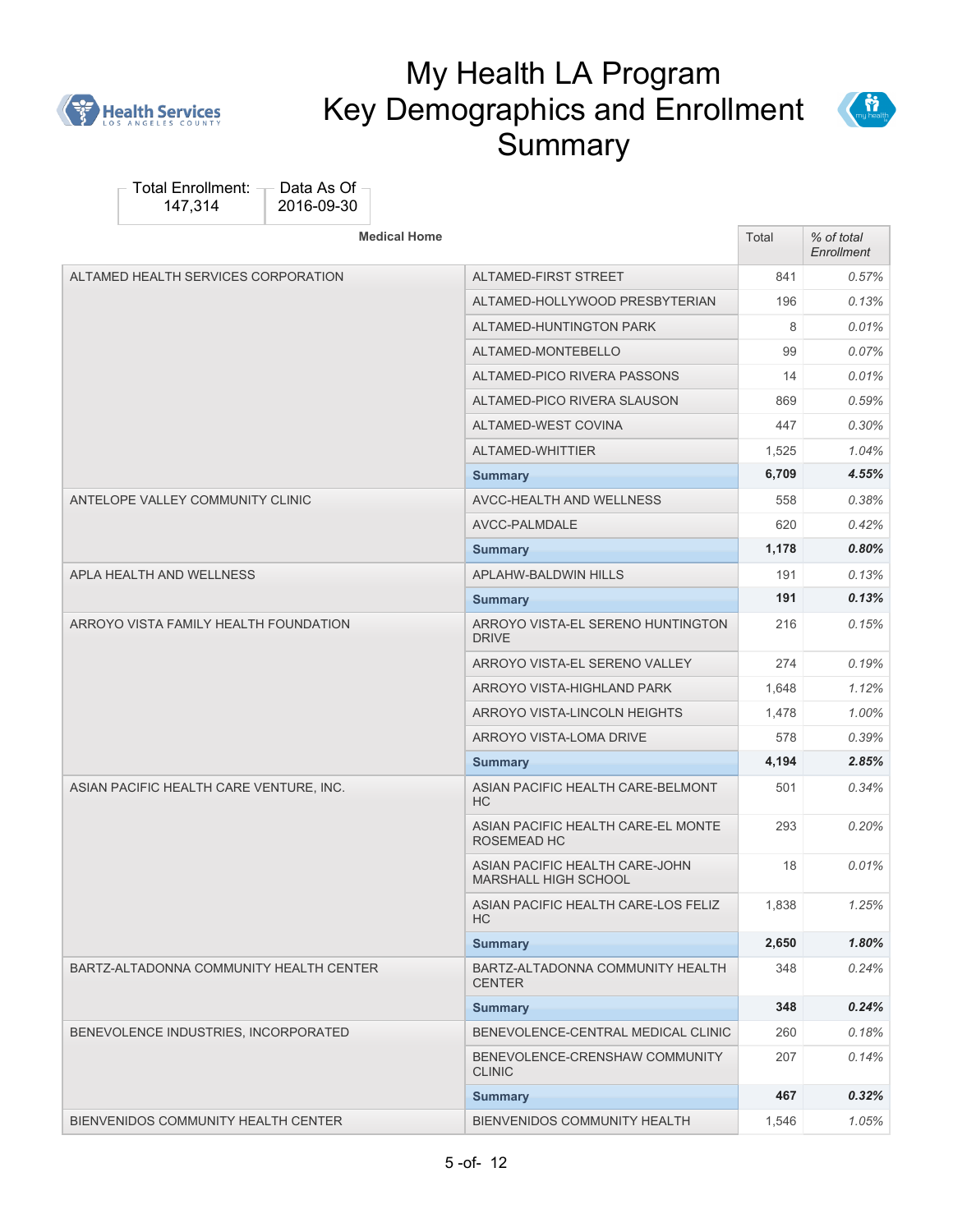



| <b>Medical Home</b>                          |                                                     | Total | % of total<br>Enrollment |
|----------------------------------------------|-----------------------------------------------------|-------|--------------------------|
| BIENVENIDOS COMMUNITY HEALTH CENTER          | <b>CENTER</b>                                       |       |                          |
|                                              | BIENVENIDOS-EASTSIDE                                | 17    | $0.01\%$                 |
|                                              | BIENVENIDOS-GARFIELD WELLNESS<br><b>CENTER</b>      | 6     | $0.00\%$                 |
|                                              | <b>Summary</b>                                      | 1,569 | 1.07%                    |
| CENTRAL CITY COMMUNITY HEALTH CENTER, INC.   | CENTRAL CITY COMMUNITY HEALTH<br><b>CENTER INC.</b> | 1,308 | 0.89%                    |
|                                              | CENTRAL CITY COMMUNITY-DOWNTOWN<br><b>SITE</b>      | 76    | 0.05%                    |
|                                              | <b>Summary</b>                                      | 1,384 | 0.94%                    |
| CENTRAL NEIGHBORHOOD HEALTH FOUNDATION       | CENTRAL NEIGHBORHOOD-CENTRAL                        | 1,165 | 0.79%                    |
|                                              | CENTRAL NEIGHBORHOOD-GRAND                          | 99    | 0.07%                    |
|                                              | <b>Summary</b>                                      | 1,264 | 0.86%                    |
| <b>CHINATOWN SERVICE CENTER</b>              | CHINATOWN-COMMUNITY HEALTH<br><b>CENTER</b>         | 108   | 0.07%                    |
|                                              | CHINATOWN-CSC CHC-SAN GABRIEL<br><b>VALLEY</b>      | 35    | 0.02%                    |
|                                              | <b>Summary</b>                                      | 143   | 0.10%                    |
| CLINICA MSR. OSCAR A. ROMERO                 | CLINICA ROMERO-ALVARADO CLINIC                      | 3,521 | 2.39%                    |
|                                              | CLINICA ROMERO-MARENGO CLINIC                       | 1,489 | 1.01%                    |
|                                              | <b>Summary</b>                                      | 5,010 | 3.40%                    |
| COMMUNITY HEALTH ALLIANCE OF PASADENA        | <b>CHAPCARE-DEL MAR</b>                             | 433   | 0.29%                    |
|                                              | <b>CHAPCARE-FAIR OAKS</b>                           | 1,258 | 0.85%                    |
|                                              | CHAPCARE-LAKE                                       | 228   | 0.15%                    |
|                                              | CHAPCARE-VACCO                                      | 459   | 0.31%                    |
|                                              | <b>Summary</b>                                      | 2,378 | 1.61%                    |
| COMPLETE CARE COMMUNITY HEALTH CENTER, INC.  | COMPLETE CARE COMMUNITY HEALTH<br><b>CENTER</b>     | 199   | 0.14%                    |
|                                              | <b>Summary</b>                                      | 199   | 0.14%                    |
| COMPREHENSIVE COMMUNITY HEALTH CENTERS, INC. | COMPREHENSIVE COMMUNITY-EAGLE<br><b>ROCK</b>        | 507   | 0.34%                    |
|                                              | <b>COMPREHENSIVE COMMUNITY-</b><br><b>GLENDALE</b>  | 794   | 0.54%                    |
|                                              | COMPREHENSIVE COMMUNITY-HIGHLAND<br><b>PARK</b>     | 587   | 0.40%                    |
|                                              | COMPREHENSIVE COMMUNITY-NORTH<br><b>HOLLYWOOD</b>   | 735   | 0.50%                    |
|                                              | <b>Summary</b>                                      | 2,623 | 1.78%                    |
| EAST VALLEY COMMUNITY HEALTH CENTER, INC.    | EVCHC-COVINA HEALTH CENTER                          | 176   | 0.12%                    |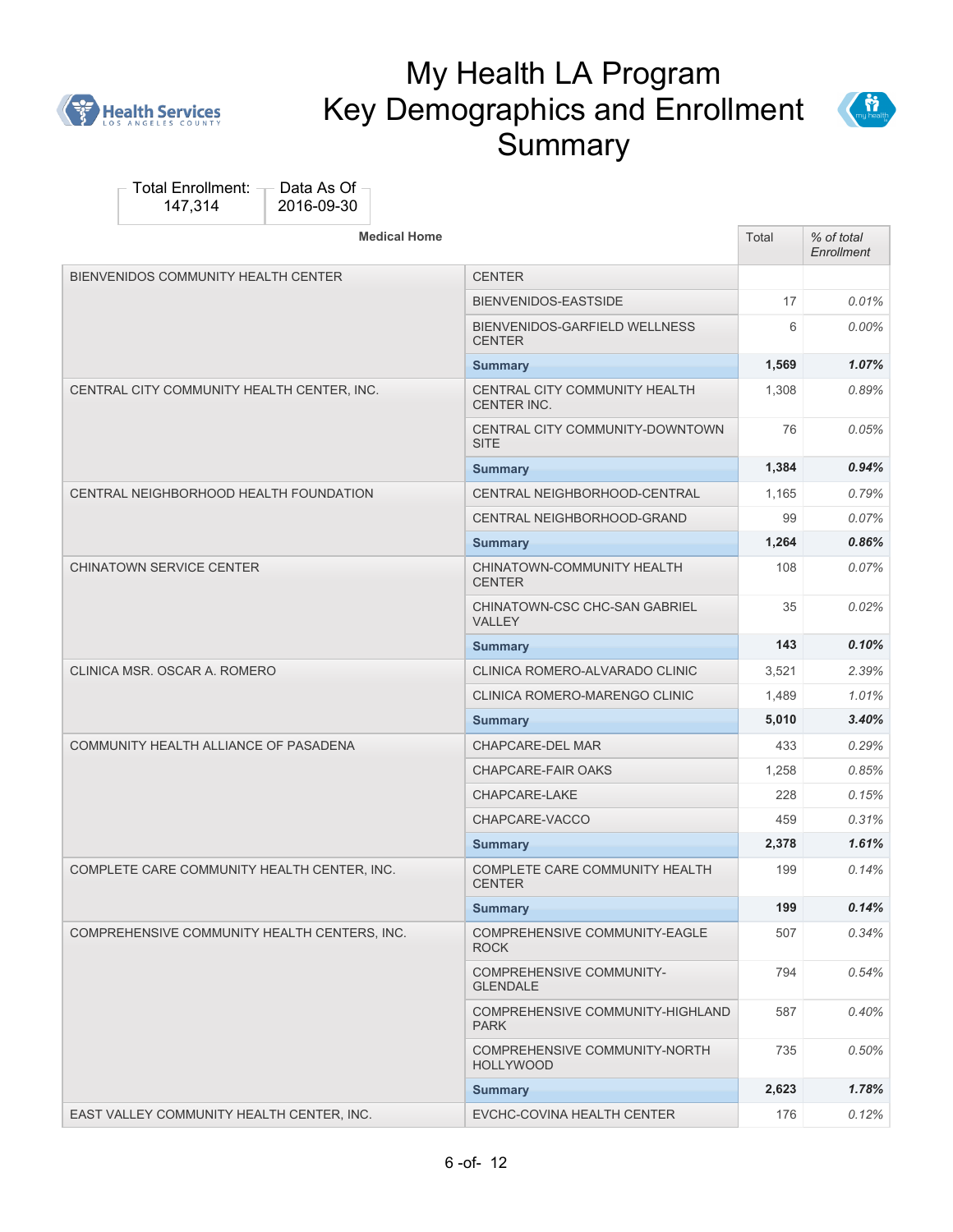



| <b>Medical Home</b>                                |                                                       | Total | % of total<br>Enrollment |
|----------------------------------------------------|-------------------------------------------------------|-------|--------------------------|
| EAST VALLEY COMMUNITY HEALTH CENTER, INC.          | EVCHC-POMONA CLINIC                                   | 2,388 | 1.62%                    |
|                                                    | EVCHC-VILLACORTA SCHOOL-BASED<br><b>CLINIC</b>        | 636   | 0.43%                    |
|                                                    | EVCHC-WEST COVINA CLINIC                              | 2.432 | 1.65%                    |
|                                                    | <b>Summary</b>                                        | 5,632 | 3.82%                    |
| EL PROYECTO DEL BARRIO, INC.                       | EL PROYECTO DEL BARRIO-ARLETA                         | 1,571 | 1.07%                    |
|                                                    | EL PROYECTO DEL BARRIO-AZUSA                          | 1,433 | 0.97%                    |
|                                                    | EL PROYECTO DEL BARRIO-BALDWIN<br><b>PARK</b>         | 242   | 0.16%                    |
|                                                    | EL PROYECTO DEL BARRIO-WINNETKA                       | 1,934 | 1.31%                    |
|                                                    | <b>Summary</b>                                        | 5,180 | 3.52%                    |
| FAMILY HEALTH CARE CENTERS OF GREATER LOS ANGELES, | <b>FAMILY HEALTH-BELL GARDENS</b>                     | 2,696 | 1.83%                    |
| INC.                                               | <b>FAMILY HEALTH-DOWNEY</b>                           | 188   | 0.13%                    |
|                                                    | <b>FAMILY HEALTH-HAWAIIAN GARDENS</b>                 | 430   | 0.29%                    |
|                                                    | <b>FAMILY HEALTH-MAYWOOD</b>                          | 48    | 0.03%                    |
|                                                    | <b>Summary</b>                                        | 3,362 | 2.28%                    |
| <b>GARFIELD HEALTH CENTER</b>                      | <b>GARFIELD HEALTH CENTER</b>                         | 218   | 0.15%                    |
|                                                    | <b>Summary</b>                                        | 218   | 0.15%                    |
| HARBOR COMMUNITY CLINIC                            | HARBOR COMMUNITY CLINIC                               | 711   | 0.48%                    |
|                                                    | HARBOR COMMUNITY CLINIC-DON KNABE<br><b>PEDIATRIC</b> | 9     | 0.01%                    |
|                                                    | <b>Summary</b>                                        | 720   | 0.49%                    |
| <b>HERALD CHRISTIAN HEALTH CENTER</b>              | <b>HERALD CHRISTIAN HEALTH CENTER</b>                 | 174   | 0.12%                    |
|                                                    | <b>Summary</b>                                        | 174   | 0.12%                    |
| JWCH INSTITUTE, INC.                               | <b>JWCH-BELL GARDENS</b>                              | 1,761 | 1.20%                    |
|                                                    | <b>JWCH-BELL SHELTER</b>                              | 1     | 0.00%                    |
|                                                    | <b>JWCH-DOWNTOWN WOMEN'S CENTER</b>                   | 2     | $0.00\%$                 |
|                                                    | <b>JWCH-NORWALK</b>                                   | 1,252 | 0.85%                    |
|                                                    | <b>JWCH-WEINGART</b>                                  | 543   | 0.37%                    |
|                                                    | <b>JWCH-WEINGART 2</b>                                | 1     | $0.00\%$                 |
|                                                    | <b>JWCH-WESLEY BELLFLOWER</b>                         | 1,254 | 0.85%                    |
|                                                    | <b>JWCH-WESLEY DOWNEY</b>                             | 366   | 0.25%                    |
|                                                    | <b>JWCH-WESLEY LYNWOOD</b>                            | 1,452 | 0.99%                    |
|                                                    | <b>JWCH-WESLEY VERMONT</b>                            | 197   | 0.13%                    |
|                                                    | <b>Summary</b>                                        | 6,829 | 4.64%                    |
| KEDREN COMMUNITY HEALTH CENTER, INC.               | KEDREN COMMUNITY CARE CLINIC                          | 200   | 0.14%                    |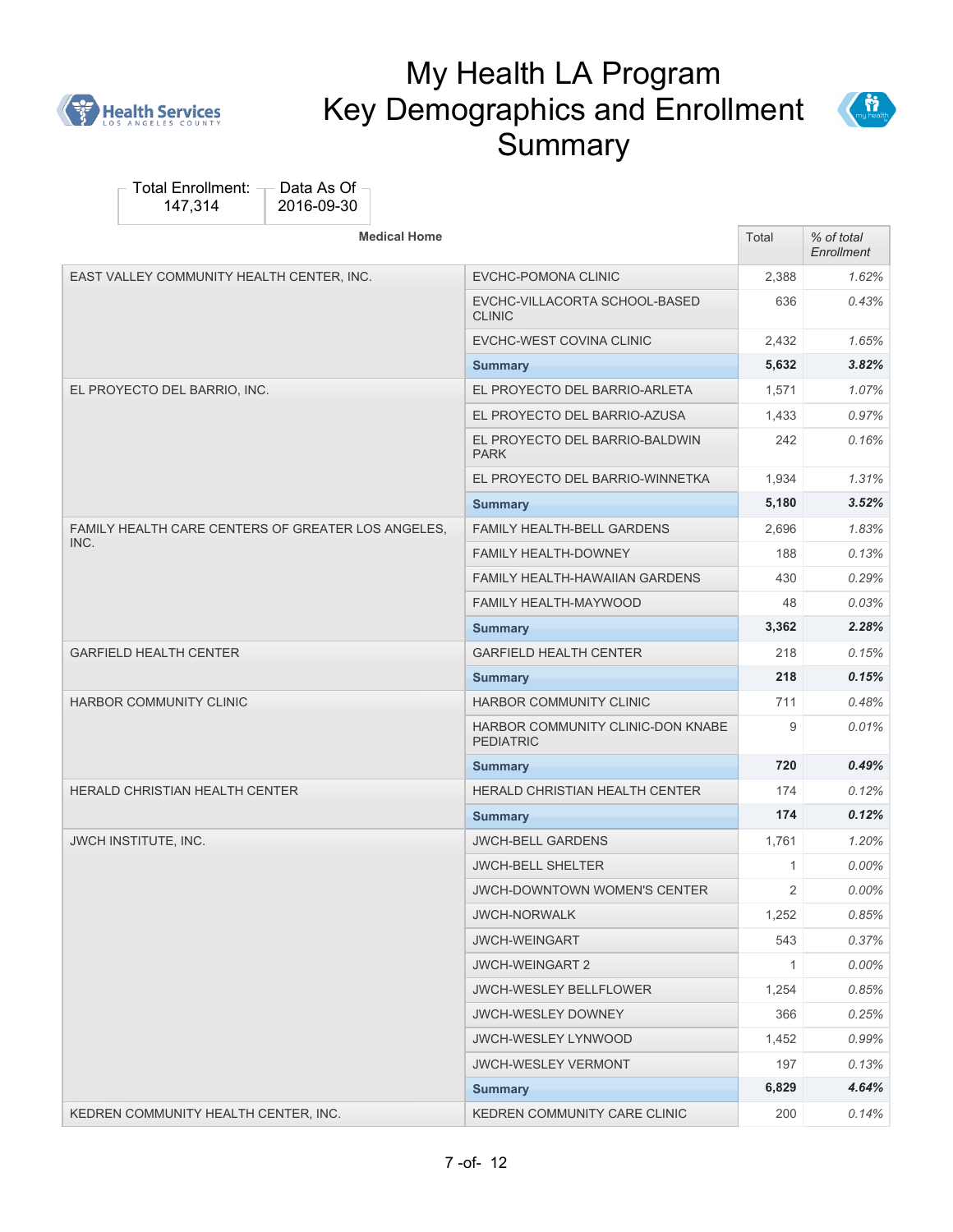



| <b>Medical Home</b>                              |                                                      | Total             | % of total<br>Enrollment |
|--------------------------------------------------|------------------------------------------------------|-------------------|--------------------------|
| KEDREN COMMUNITY HEALTH CENTER, INC.             | <b>Summary</b>                                       | 200               | 0.14%                    |
| KOREAN HEALTH, EDUCATION, INFORMATION & RESEARCH | <b>KHEIR CLINIC</b>                                  | 1,533             | 1.04%                    |
| (KHEIR)                                          | KHEIR-WILSHIRE CLINIC                                | 27                | 0.02%                    |
|                                                  | <b>Summary</b>                                       | 1,560             | 1.06%                    |
| LOS ANGELES CHRISTIAN HEALTH CENTERS             | LA CHRISTIAN-EXODUS ICM                              | 12                | 0.01%                    |
|                                                  | LA CHRISTIAN-GATEWAY AT PERCY<br><b>VILLAGE</b>      | 11                | $0.01\%$                 |
|                                                  | LA CHRISTIAN-JOSHUA HOUSE                            | 255               | 0.17%                    |
|                                                  | LA CHRISTIAN-PICO ALISO                              | 1,263             | 0.86%                    |
|                                                  | LA CHRISTIAN-TELECARE SERVICE AREA<br>$\overline{4}$ | 2                 | $0.00\%$                 |
|                                                  | LA CHRISTIAN-WORLD IMPACT                            | 13                | 0.01%                    |
|                                                  | <b>Summary</b>                                       | 1,556             | 1.06%                    |
| <b>LOS ANGELES LGBT CENTER</b>                   | <b>LOS ANGELES LGBT CENTER</b>                       | 12                | 0.01%                    |
|                                                  | <b>Summary</b>                                       | $12 \overline{ }$ | 0.01%                    |
| MISSION CITY COMMUNITY NETWORK, INC.             | MISSION CITY-HOLLYWOOD                               | 33                | 0.02%                    |
|                                                  | MISSION CITY-INGLEWOOD                               | 30                | $0.02\%$                 |
|                                                  | <b>MISSION CITY-LA PUENTE</b>                        | 2                 | $0.00\%$                 |
|                                                  | <b>MISSION CITY-MONROVIA</b>                         | 10                | $0.01\%$                 |
|                                                  | <b>MISSION CITY-NORTH HILLS</b>                      | 4,033             | 2.74%                    |
|                                                  | MISSION CITY-NORTHRIDGE                              | 645               | 0.44%                    |
|                                                  | MISSION CITY-ORANGE GROVE                            | $\overline{7}$    | $0.00\%$                 |
|                                                  | MISSION CITY-PACOIMA MIDDLE SCHOOL                   | 190               | 0.13%                    |
|                                                  | <b>MISSION CITY-PARTHENIA</b>                        | $\mathbf{1}$      | $0.00\%$                 |
|                                                  | <b>MISSION CITY-PRAIRIE</b>                          | 11                | $0.01\%$                 |
|                                                  | <b>Summary</b>                                       | 4,962             | 3.37%                    |
| NORTHEAST VALLEY HEALTH CORP.                    | <b>NEV-CANOGA PARK</b>                               | 883               | 0.60%                    |
|                                                  | NEV-HOMELESS MOBILE CLINIC                           | 12                | 0.01%                    |
|                                                  | NEV-MACLAY HC FOR CHILDREN                           | 6                 | $0.00\%$                 |
|                                                  | NEV-PACOIMA                                          | 1,867             | 1.27%                    |
|                                                  | NEV-PEDIATRIC HLTH AND WIC CENTER                    | 64                | 0.04%                    |
|                                                  | <b>NEV-SAN FERNANDO</b>                              | 3,607             | 2.45%                    |
|                                                  | NEV-SAN FERNANDO HIGH SCHOOL TEEN<br>HC.             | 6                 | 0.00%                    |
|                                                  | NEV-SANTA CLARITA                                    | 581               | 0.39%                    |
|                                                  | NEV-SUN VALLEY                                       | 1,322             | 0.90%                    |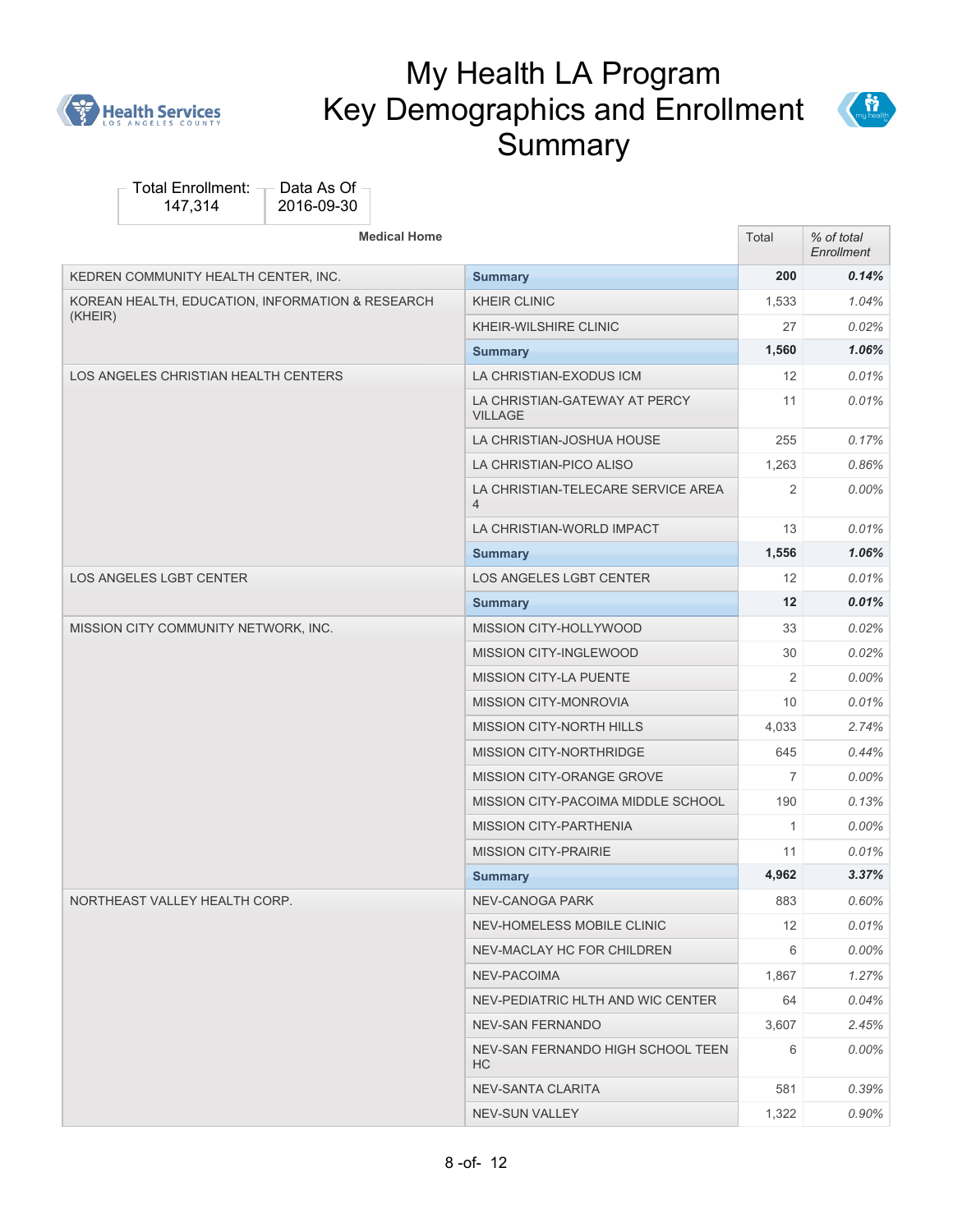



| <b>Medical Home</b>                                                                  |                                                     | Total          | % of total<br>Enrollment |
|--------------------------------------------------------------------------------------|-----------------------------------------------------|----------------|--------------------------|
| NORTHEAST VALLEY HEALTH CORP.                                                        | NEV-VALENCIA                                        | 1,127          | 0.77%                    |
|                                                                                      | NEV-VAN NUYS ADULT                                  | 479            | 0.33%                    |
|                                                                                      | <b>Summary</b>                                      | 9,954          | 6.76%                    |
| PEDIATRIC AND FAMILY MEDICAL CENTER, DBA EISNER<br>PEDIATRIC & FAMILY MEDICAL CENTER | PEDIATRIC AND FAMILY-EISNER<br>PEDIATRIC AND FAMILY | 5,021          | 3.41%                    |
|                                                                                      | <b>Summary</b>                                      | 5,021          | 3.41%                    |
| POMONA COMMUNITY HEALTH CENTER                                                       | POMONA COMMUNITY-HOLT                               | 887            | 0.60%                    |
|                                                                                      | POMONA COMMUNITY-PARK                               | $\overline{4}$ | $0.00\%$                 |
|                                                                                      | <b>Summary</b>                                      | 891            | 0.60%                    |
| QUEENSCARE HEALTH CENTERS                                                            | QUEENSCARE-EAGLE ROCK                               | 536            | 0.36%                    |
|                                                                                      | QUEENSCARE-EAST THIRD STREET                        | 1,733          | 1.18%                    |
|                                                                                      | QUEENSCARE-ECHO PARK                                | 1,760          | 1.19%                    |
|                                                                                      | QUEENSCARE-HOLLYWOOD                                | 1,386          | 0.94%                    |
|                                                                                      | <b>Summary</b>                                      | 5,415          | 3.68%                    |
| SAMUEL DIXON FAMILY HEALTH CENTER, INC.                                              | SAMUEL DIXON-CANYON COUNTRY HC                      | 180            | 0.12%                    |
|                                                                                      | SAMUEL DIXON-NEWHALL                                | 187            | 0.13%                    |
|                                                                                      | SAMUEL DIXON-VAL VERDE                              | 32             | 0.02%                    |
|                                                                                      | <b>Summary</b>                                      | 399            | 0.27%                    |
| SOUTH BAY FAMILY HEALTH CARE                                                         | SOUTH BAY-CARSON                                    | 226            | 0.15%                    |
|                                                                                      | SOUTH BAY-GARDENA                                   | 1,272          | 0.86%                    |
|                                                                                      | SOUTH BAY-INGLEWOOD                                 | 1,510          | 1.03%                    |
|                                                                                      | SOUTH BAY-REDONDO BEACH                             | 728            | 0.49%                    |
|                                                                                      | <b>Summary</b>                                      | 3,736          | 2.54%                    |
| SOUTH CENTRAL FAMILY HEALTH CENTER                                                   | SOUTH CENTRAL FAMILY HC                             | 2,128          | 1.44%                    |
|                                                                                      | SOUTH CENTRAL-HUNTINGTON PARK                       | 785            | 0.53%                    |
|                                                                                      | <b>Summary</b>                                      | 2,913          | 1.98%                    |
| SOUTHERN CALIFORNIA MEDICAL CENTER, INC.                                             | SOUTHERN CALIFORNIA-EL MONTE<br><b>CLINIC</b>       | 364            | 0.25%                    |
|                                                                                      | SOUTHERN CALIFORNIA-PICO RIVERA                     | 246            | 0.17%                    |
|                                                                                      | <b>Summary</b>                                      | 610            | 0.41%                    |
| ST. JOHN'S WELL CHILD AND FAMILY CENTER, INC.                                        | ST. JOHN'S-COMPTON                                  | 3,669          | 2.49%                    |
|                                                                                      | ST. JOHN'S-DOMINGUEZ                                | 2,788          | 1.89%                    |
|                                                                                      | ST. JOHN'S-DOWNTOWN LOS ANGELES-<br><b>MAGNOLIA</b> | 3,989          | 2.71%                    |
|                                                                                      | ST. JOHN'S-DR. KENNETH WILLIAMS                     | 6,619          | 4.49%                    |
|                                                                                      | ST. JOHN'S-HYDE PARK                                | 821            | $0.56\%$                 |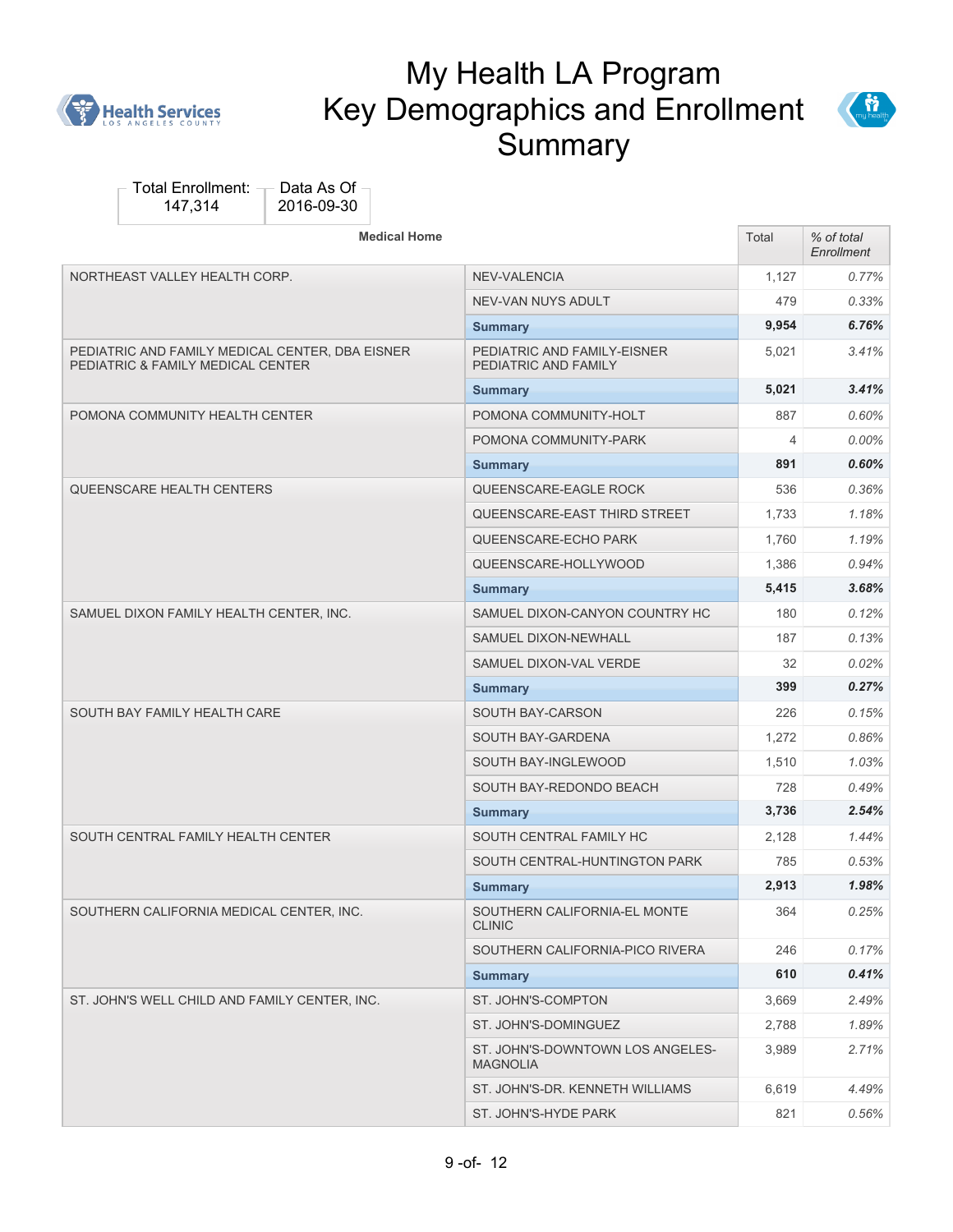



| <b>Medical Home</b>                                                  |                                                                | Total  | % of total<br>Enrollment |
|----------------------------------------------------------------------|----------------------------------------------------------------|--------|--------------------------|
| ST. JOHN'S WELL CHILD AND FAMILY CENTER, INC.                        | ST. JOHN'S-LINCOLN HEIGHTS                                     | 558    | 0.38%                    |
|                                                                      | ST. JOHN'S-LOUIS FRAYSER                                       | 1,742  | 1.18%                    |
|                                                                      | ST. JOHN'S-MANUAL ARTS                                         | 849    | 0.58%                    |
|                                                                      | ST. JOHN'S-MOBILE 2                                            | 2      | $0.00\%$                 |
|                                                                      | ST. JOHN'S-MOBILE UNIT 1                                       | 78     | 0.05%                    |
|                                                                      | ST. JOHN'S-RANCHO DOMINGUEZ                                    | 1,440  | 0.98%                    |
|                                                                      | ST. JOHN'S-WARNER TRAYNHAM                                     | 1,216  | 0.83%                    |
|                                                                      | ST. JOHN'S-WASHINGTON                                          | 755    | 0.51%                    |
|                                                                      | <b>Summary</b>                                                 | 24,526 | 16.65%                   |
| TARZANA TREATMENT CENTER, INC.                                       | TARZANA-LANCASTER                                              | 631    | 0.43%                    |
|                                                                      | TARZANA-PALMDALE                                               | 372    | 0.25%                    |
|                                                                      | <b>Summary</b>                                                 | 1,003  | 0.68%                    |
| THE ACHIEVABLE FOUNDATION                                            | THE ACHIEVABLE FOUNDATION                                      | 33     | $0.02\%$                 |
|                                                                      | <b>Summary</b>                                                 | 33     | $0.02\%$                 |
| THE CHILDREN'S CLINIC, SERVING CHILDREN AND THEIR<br><b>FAMILIES</b> | THE CHILDREN'S CLINIC-CESAR CHAVEZ<br><b>ELEMENTARY SCHOOL</b> | 254    | $0.17\%$                 |
|                                                                      | THE CHILDREN'S CLINIC-FAMILY HC<br><b>BELLFLOWER</b>           | 194    | 0.13%                    |
|                                                                      | THE CHILDREN'S CLINIC-FAMILY HC<br><b>CENTRAL LB</b>           | 487    | 0.33%                    |
|                                                                      | THE CHILDREN'S CLINIC-FAMILY HC<br><b>WESTSIDE</b>             | 425    | 0.29%                    |
|                                                                      | THE CHILDREN'S CLINIC-INTERNATIONAL<br><b>ELEM SCHOOL</b>      | 4      | $0.00\%$                 |
|                                                                      | THE CHILDREN'S CLINIC-LB MULTI-<br><b>SERVICE CTR HOMELESS</b> | 3      | $0.00\%$                 |
|                                                                      | THE CHILDREN'S CLINIC-NORTH LB<br>HAMILTON MIDDLE SCHOOL       | 691    | 0.47%                    |
|                                                                      | THE CHILDREN'S CLINIC-S. MARK TAPER                            | 1,757  | 1.19%                    |
|                                                                      | THE CHILDREN'S CLINIC-VASEK POLAK                              | 796    | 0.54%                    |
|                                                                      | <b>Summary</b>                                                 | 4,611  | 3.13%                    |
| THE CLINIC, INC.                                                     | THE-LENNOX                                                     | 184    | 0.12%                    |
|                                                                      | THE-RUTH TEMPLE                                                | 1,348  | 0.92%                    |
|                                                                      | <b>Summary</b>                                                 | 1,532  | 1.04%                    |
| THE LOS ANGELES FREE CLINIC, DBA SABAN COMMUNITY                     | THE LA FREE-BEVERLY                                            | 1,271  | 0.86%                    |
| <b>CLINIC</b>                                                        | THE LA FREE-HOLLYWOOD-WILSHIRE                                 | 3,906  | 2.65%                    |
|                                                                      | THE LA FREE-S. MARK TAPER                                      | 700    | 0.48%                    |
|                                                                      | <b>Summary</b>                                                 | 5,877  | 3.99%                    |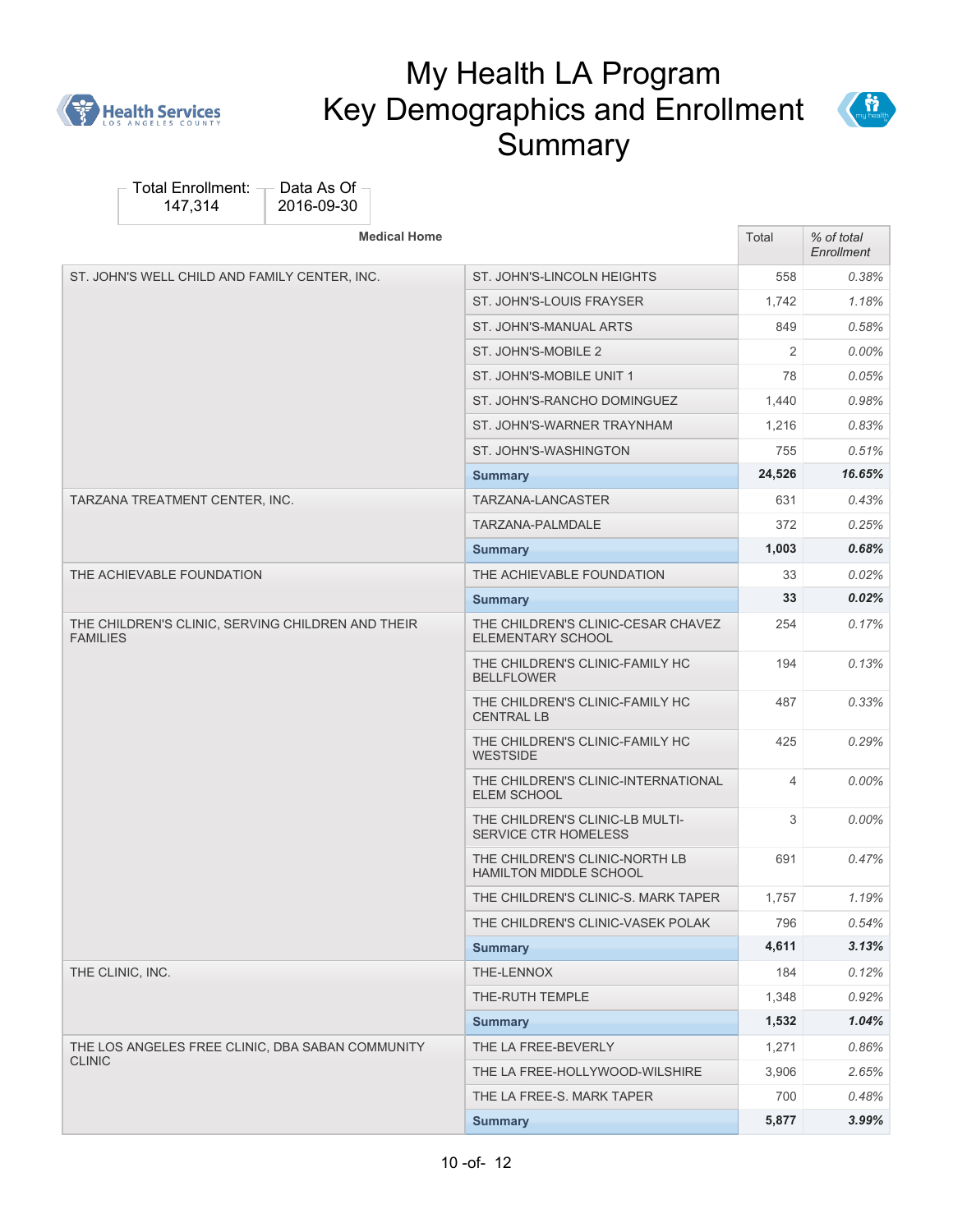



| <b>Medical Home</b>                                |                                                     | Total        | % of total<br>Enrollment |
|----------------------------------------------------|-----------------------------------------------------|--------------|--------------------------|
| THE NORTHEAST COMMUNITY CLINIC                     | THE NECC-CALIFORNIA FAMILY CARE                     | 836          | $0.57\%$                 |
|                                                    | THE NECC-COMMUNITY MEDICAL<br><b>ALLIANCE</b>       | 621          | $0.42\%$                 |
|                                                    | THE NECC-FOSHAY                                     | 205          | $0.14\%$                 |
|                                                    | THE NECC-GAGE                                       | 221          | 0.15%                    |
|                                                    | THE NECC-GRAND                                      | 195          | 0.13%                    |
|                                                    | THE NECC-HARBOR CITY                                | 331          | 0.22%                    |
|                                                    | THE NECC-HAWTHORNE                                  | 50           | 0.03%                    |
|                                                    | THE NECC-HIGHLAND PARK                              | 512          | $0.35\%$                 |
|                                                    | THE NECC-WILMINGTON                                 | 645          | $0.44\%$                 |
|                                                    | THE NECC-WOMEN'S HEALTH CENTER                      | 64           | $0.04\%$                 |
|                                                    | <b>Summary</b>                                      | 3,680        | 2.50%                    |
| UNIVERSAL COMMUNITY HEALTH CENTER                  | UNIVERSAL COMMUNITY                                 | 113          | 0.08%                    |
|                                                    | UNIVERSAL COMMUNITY-SPS                             | $\mathbf{1}$ | $0.00\%$                 |
|                                                    | <b>Summary</b>                                      | 114          | $0.08\%$                 |
| UNIVERSITY MUSLIM MEDICAL ASSOCIATION, INC. (UMMA) | <b>UMMA</b>                                         | 953          | 0.65%                    |
|                                                    | UMMA-FREMONT WELLNESS CENTER                        | 328          | 0.22%                    |
|                                                    | <b>Summary</b>                                      | 1,281        | 0.87%                    |
| <b>VALLEY COMMUNITY HEALTHCARE</b>                 | <b>VALLEY-NORTH HILLS WELLNESS</b><br><b>CENTER</b> | 1,232        | 0.84%                    |
|                                                    | VALLEY-NORTH HOLLYWOOD                              | 4,934        | 3.35%                    |
|                                                    | <b>Summary</b>                                      | 6,166        | 4.19%                    |
| <b>VENICE FAMILY CLINIC</b>                        | <b>VENICE-COLEN</b>                                 | 738          | $0.50\%$                 |
|                                                    | <b>VENICE-ROBERT LEVINE</b>                         | 180          | 0.12%                    |
|                                                    | <b>VENICE-SIMMS/MANN</b>                            | 1,695        | 1.15%                    |
|                                                    | <b>VENICE-VENICE</b>                                | 1,494        | 1.01%                    |
|                                                    | <b>Summary</b>                                      | 4,107        | 2.79%                    |
| WATTS HEALTHCARE CORP.                             | WATTS-CRENSHAW                                      | 12           | 0.01%                    |
|                                                    | WATTS-WATTS                                         | 1,539        | 1.04%                    |
|                                                    | <b>Summary</b>                                      | 1,551        | 1.05%                    |
| <b>WESTSIDE FAMILY HEALTH CENTER</b>               | <b>WESTSIDE FAMILY HEALTH CENTER</b>                | 316          | 0.21%                    |
|                                                    | <b>Summary</b>                                      | 316          | 0.21%                    |
| <b>WILMINGTON COMMUNITY CLINIC</b>                 | WILMINGTON COMMUNITY CLINIC                         | 1,957        | 1.33%                    |
|                                                    | WILMINGTON-MARY HENRY COMMUNITY<br><b>CLINIC</b>    | $\mathbf{1}$ | $0.00\%$                 |
|                                                    | <b>Summary</b>                                      | 1,958        | 1.33%                    |